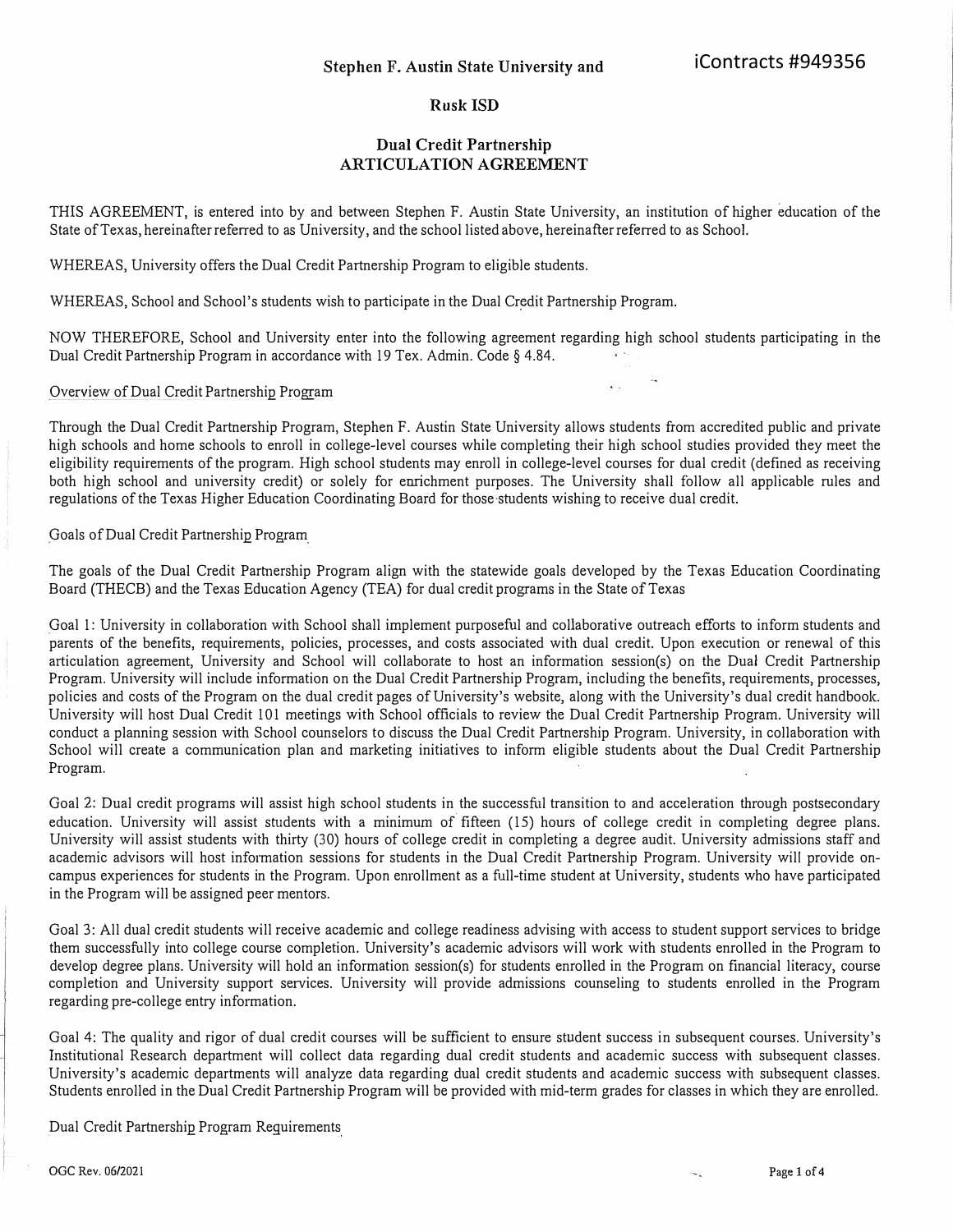- I. Eligible Courses: The Dual Credit Partnership Program is open to high school students in grades 9-12. Eligible high school st*u*dents may register for dual credit courses provided they meet course prerequisites and the courses they select are on the approved undergraduate course inventory for the Universi*t*y. No remedial or developmental courses shall be eligible under this program.
- II. *S*tudent Eligibility: *S*tudents must meet all eligibility requirements specified in 19 Tex. Admin. Code § 4.85(b). A recommendation by the student's high school principal or counselor and current academic transcripts must be submitted as well.

Furthermore, eligible students must meet admission requirements as stipulated in *S*tephen F. Austin *S*tate University Policy 6.9, *Concurrent and Dual Credit Enrollment Programs,* as may be amended from time to time. Eligibility requirements are also included on the *Dual Credit* Web page on *S*FA's website http://www.sfasu.edu/1569.asp.

- III. Location of Class: In most situations, dual credit students will take courses taught on the University campus. Courses taught exclusively on high school campuses or through electronic means shall comply with all Coordinating Board r*u*les and regulations, including but not limited to the Board's adopted Principles of Good Practice for Academic Degree and Certificate Courses and Credit Courses Offered at a Distance and applicable mies and procedures set forth in 19 Tex. Admin. Code § 4, *S*ubchapter P and Q. Additionally, *S*chool will work with University to ensure that the *S*chool's facilities meet the expectations and criteria required for college classes and are appropriate for college-level instrnction.
- IV. Composition of Class: University courses may not be taken for high school credit only. Dual credit courses may be composed of dual credit students only, or of dual and college credit students. Exceptions for a mixed class shall only be granted in accordance with Coordinating Board rules.
- V. Faculty *S*election, *S*upervision and Evaluations: University shall select all instr*u*ctors of dual credit courses. All Dual Credit Partnership Program courses are taught by regularly employed SFA faculty/instructors. Any exception requires the instructor to meet the same standards, including *S*AC*S* requirements, and approval procedures used by the Universi*t*y in selecting instr*u*ctors responsible for the regular offering of the course. *S*upervision and evaluation of all dual credit instr*u*ctors shall use the same or comparable procedures used for all instructors/faculty of the universi*t*y.
- VI. Course Curriculum, Instr*u*ction and Grading: The same policies, regulations and standards for course curriculum, grading, materials, instr*u*ction, and method/rigor of student evaluation that apply to university students will be applicable to high school students participating in the Dual Credit Partnership Program. High school students must abide by all rules and regulations as described under *Academic Regulations* of the most recent Universi*t*y General Bulletin.
- VII. Academic Policies and *S*tudent *S*upport *S*ervices: Regular academic policies will apply to courses taken through the Dual Credit Partnership Program. Likewise, all st*u*dent support services are available to students enrolled in dual credit courses.
- VIII. Advising *S*trategies: University and *S*chool will establish common advising strategies and terminology related to dual credit and college readiness to be used when advising dual credit students. At a minimum, *S*chool will designate at least one employee to be responsible for providing academic advising to a student who enrolls in a dual credit course before the student begins the course. The individual(s) designated will be communicated to Universi*t*y and dual credit participants and be posted on Universi*t*y and *S*chool's respective websites.
- IX. Endorsements: University will align postsecondary pathways and credentials offered by University with the endorsements described by Texas Education Code §28.025 (c-1) offered by *S*chool, and the dual credit courses offered under the Dual Credit Partnership Program that apply towards those endorsements. University will work with *S*chool to identify tools, including those developed by the Texas Education Agency, the Texas Higher Education Coordinating Board, or the Texas Workforce Commission, to assist counselors, st*u*dents and families in selecting endorsements offered by *S*chool and dual credit courses offered as part of the Dual Credit Partnership Program.
- X. Transcription of Credit: University credit will be posted by the Registrar's Office at the same time as other University students. The high school will make necessary arrangements to receive the grade for those st*u*dents earning dual credit so it may be posted on the st*u*dent's high school record. A numerical grade will be requested from the *S*FA instructor at the end of each semester. This grade will be reported to the high school by the Dual Credit Coordinator.
	- a. The grade from the *S*FA course will be used for completion of high school graduation requirements and college credit.
	- b. Any grade received in a dual credit course will remain on the student's *S*FA transcript permanently.
- XI. Tuition and Fees/Funding: Participating st*u*dents shall assume financial responsibility for the cost of tuition, fees, books and other expenses associated with their enrollment. High schools or school districts must make prior arrangements with the